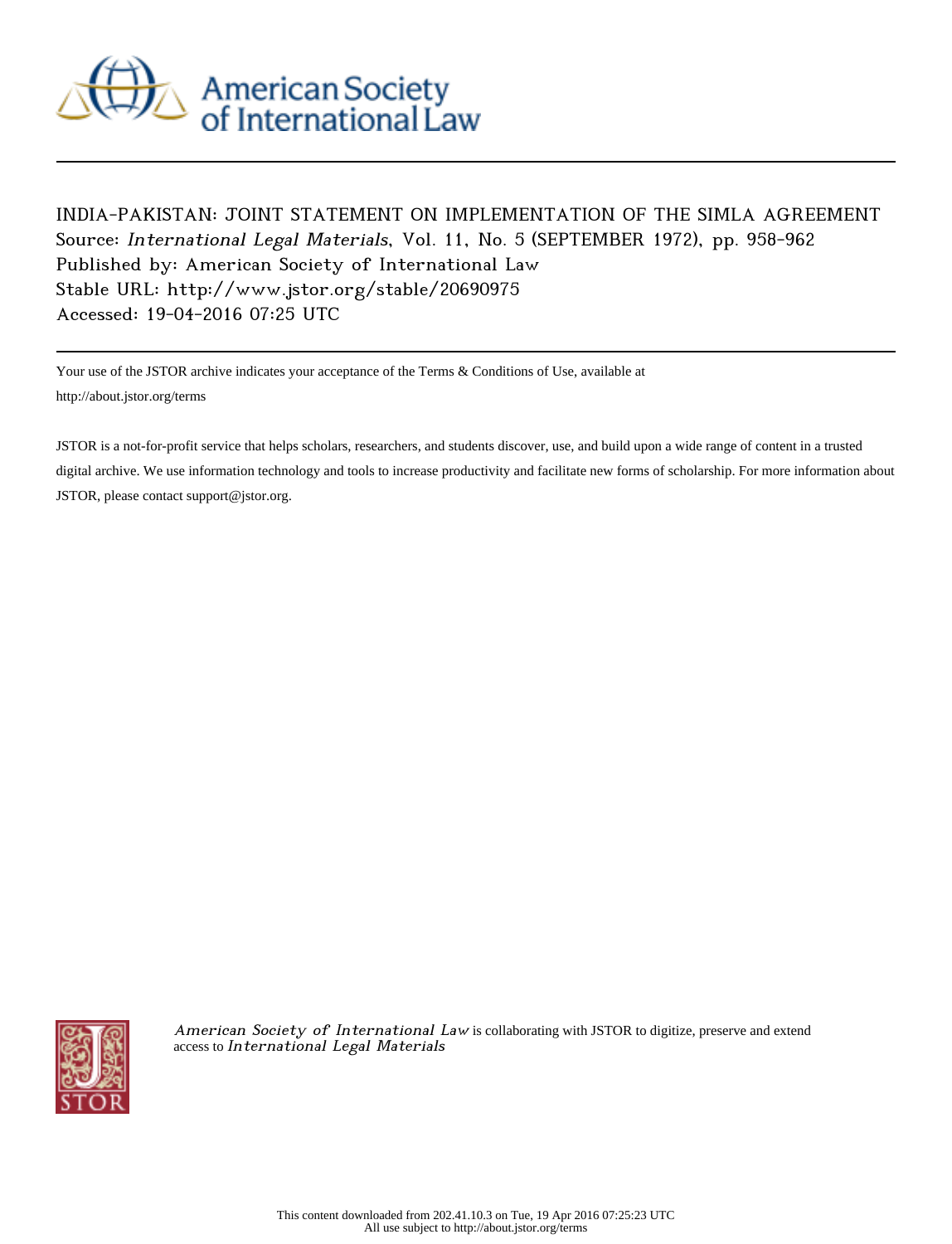INDIA-PAKISTAN: JOINT STATEMENT ON IMPLEMENTATION OF THE SIMLA AGREEMENT\*

August 30, 1972

## INDO-PAKISTAN OFFICIAL LEVEL TALKS

JOINT STATEMENT ISSUED ON AUGUST 29,1972 IN NEW DELHI

In pursuance of the recent exchange of letters between the Prime Minister of India and the President of Pakistan, representatives of the two sides met in New Delhi from 25th to 29th August, 1972. The Pakistan delegation comprised Mr. Aziz Ahmed, Special Envoy of the President of Pakistan, Mr. Rafi Raza, Special Assistant to the President of Pakistan and Mr. Abdul Sattar, Director General, Ministry of Foreign Affairs. The Indian delegation comprised Mr. P.N. Haksar, Principal Secretary to the Prime Minister of India, Mr. T.N. Kaul, Foreign Secretary, Mr. S.K. Banerji, Secretary, Ministry of External Affairs and Mr. A.S. Chib, Joint Secretary.

 (2) The two sides reviewed the developments since the signing of the Simla Agreement and the need to resolve any doubts that may have arisen on either side and to ensure the smooth implementation of the Agreement. They reaffirmed the determination of the two Governments to implement the

 \*[Reproduced from the text provided by the Embassy of India at Washing ton, D.C.

[The Simla Agreement of July 3, 1972, appears at I.L.M. page 954.]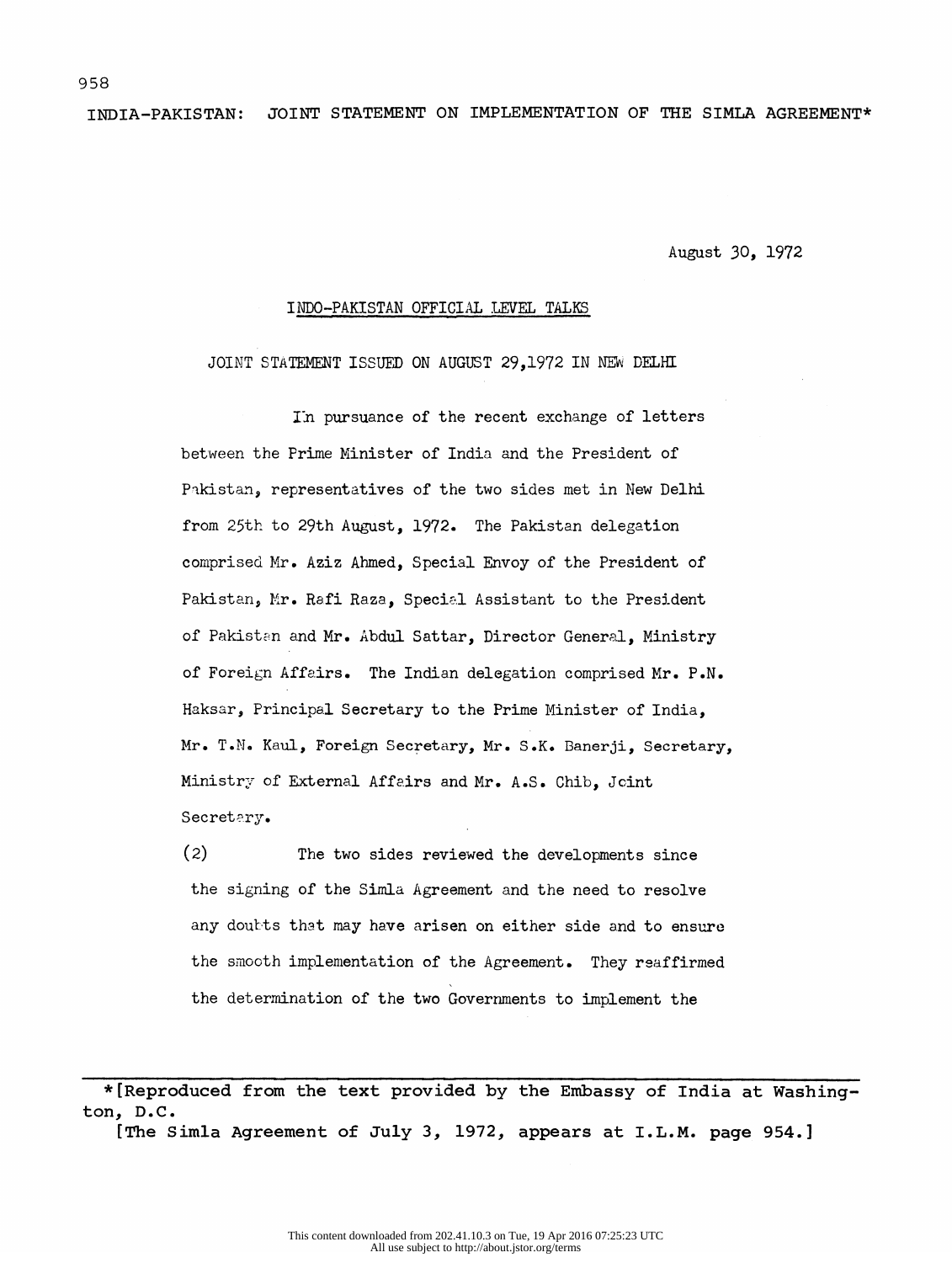provisions of the Simla Agreement, in letter and in spirit, for the establishment of a durable peace in the subcontinent.

 (3) The two sides made the following recommenda tions to their respective Governments:

 (i) The line of control in Jammu and Kashmir result ing from the cease-fire of December 17, 1971, will be delineated along its entire length and respected by both sides without prejudice to the recognised positions of either side. Maps showing this line will be exchanged by both sides. The inviolability of the line of control will be ensured by both sides in accordance with paragraph  $4(2)$  of the Simla. Agreement. It was agreed that the delineation of the line will be completed by the 4th of September, 1972.

 (ii) In view of certain practical difficulties that have arisen, it may not be possible to complete the process of withdrawals within the period specified in the Simla Agreement. Accordingly, withdrawals to the international border will be completed by the 15th of September, 1972.

 (iii) Political leaders from Tharparkar will visit areas of Sind occupied by the Indian forces in order to assure the inhabitants of the area that they will be wel come to remain in or return to their homes in Pakistan in safety and dignity from the camps in India in accordance with the plan given by the Director of Military Operations of Pakistan to the Director of Military Operations of India on August 21, 1972 (vide annexure). The Indian side will give necessary facilities to ensure the full implementa tion of the plan.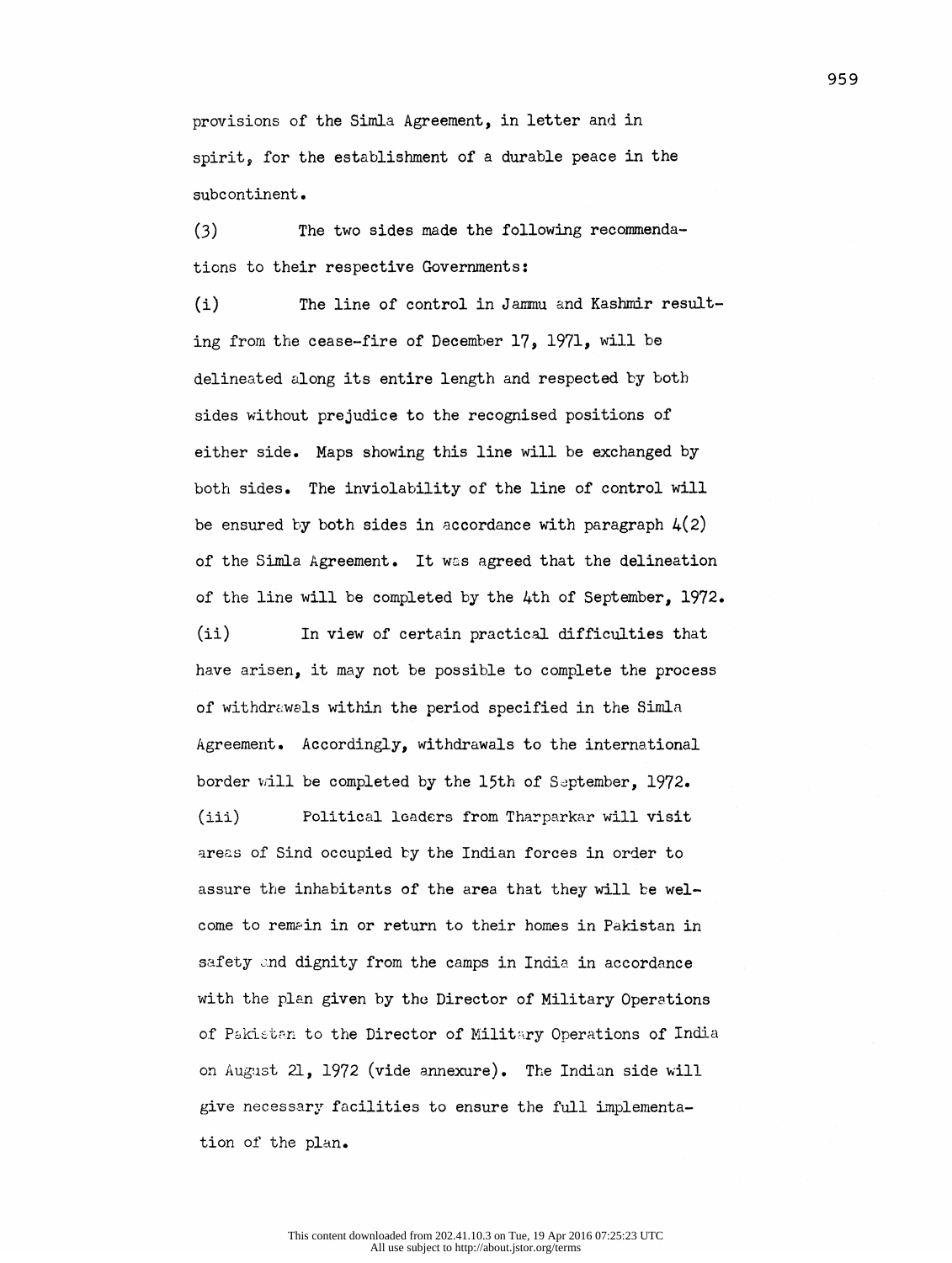## ANNEXURE

THE OUTLINE PLAN FOR THE RESETTLEMENT IN SIND

 OF THE SECTIONS OF THE MINORITY COMMUNITY DISPLACED AS A RESULT OF THE WAR, HANDED OVER BY THE D.M.O. (DIRECTOR OF MILITARY OPERATIONS) OF PAKISTAN TO THE D.M.O. OF INDIA ON 23ST AUGUST, 1972.

 $1.$ The President of Pakistan is anxious that all persons displaced as a result of the war shall be rehabili tated in their homes as soon as possible and that the lives, properties and rights of the affected minorities are to be fully safeguarded to enable them to resume life where it was disturbed by the war.

 $2\cdot$ To this end, under the direction of the Presi dent, necessary machinery has been set up, plans made and material resources allotted to enable speedy resettlement of the displaced persons.

 $3.$ This plan, in the outline, is based on the followings

- (a) That the Indian authorities have agreed in the first instance that they will arrange for as many as possible of the displaced Pakistani nationals who left for India during and after the war to return to their homes before vacating the areas in Sind.
- (b) That the remaining Pakistani nationals who are unable to return for any reason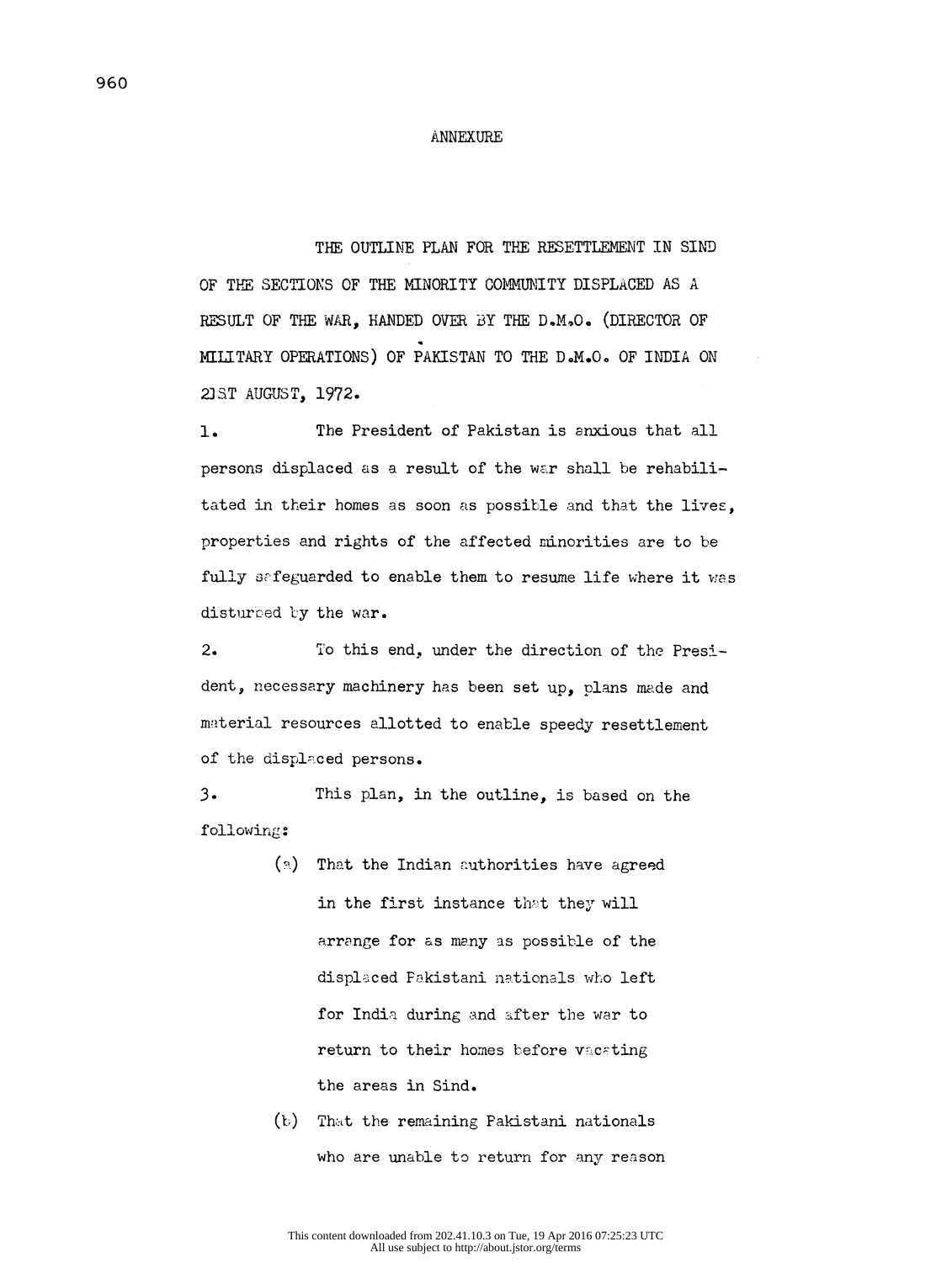in the first instance are kept temporarily in the camps on the Indian side,

- (c) That as soon as the Indian forces vacate the areas in Sind, Pakistan forces shall move forward to re-occupy these areas. Immediately afterwards civil administration shall be established which will have a special component organised to implement the resettlement and rehabilitation.
- (d) Simultaneous with the re-establishment of civil administration, police and para military forces will establish a network of posts with mobile reserves at the Union level for enforcing necessary authority to curb any hostile activities against the returning minorities.
- (e) Relief committees, social welfare bodies and teams consisting of the members of National and Provincial Assemblies of all denominations from the affected area and other notables will move in to ensure harmony between all sections of the people.
- (f) The next step will be to establish recep tion centres at suitable places near the border inside Pakistan to receive the balance of the displaced persons held in the Indian camps.
- (g) The displaced persons received in these